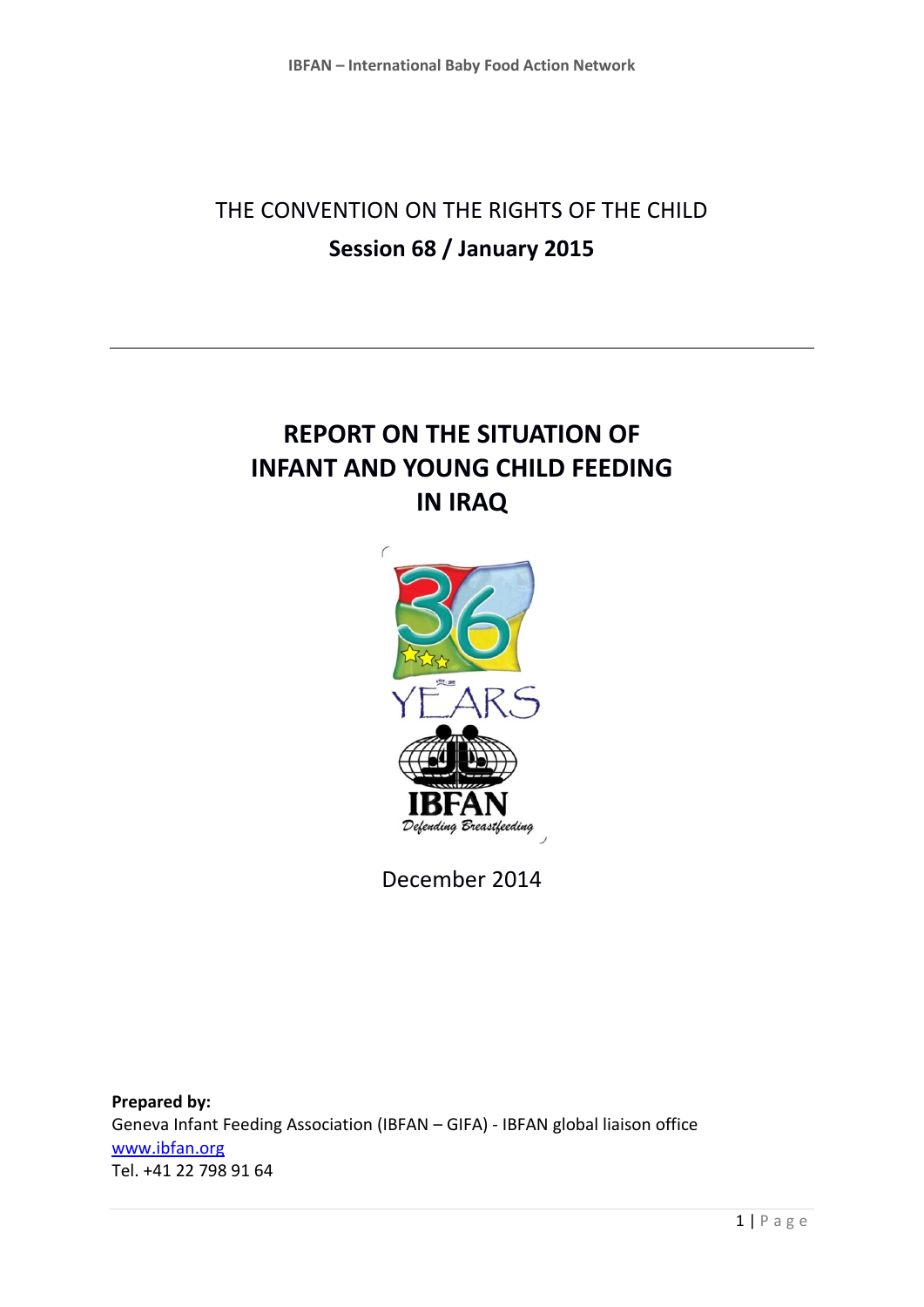#### **SUMMARY**

#### *The following obstacles/problems have been identified:*

- Lack of recent data on infant and young child feeding.
- Distribution of free infant formula to all infants as part of Iraq's Public Distribution System (PDS) for food rations.
- Lack of general knowledge about optimal breastfeeding practices.
- Deficient knowledge of health professionals about breastfeeding-related issues.
- Low rates of early initiation of breastfeeding (43%), exclusive breastfeeding under 6 months (20%) and breastfeeding at 2 years (23%).
- High rates of bottle feeding (64%).
- No clarity on the adoption and implementation of the draft National Strategy for Infant and Young Child Feeding.
- Only voluntary measures are in place to implement the International Code of Marketing of Breastmilk Substitutes, thereby resulting in Code violations.
- No clarity on the number of hospitals that are currently certified as "baby-friendly" and lack of monitoring of the Baby-Friendly Hospital Initiative standard after certification.
- Maternity leave amount to only 62 days (8 weeks) at.
- No emergency preparedness plan to ensure integrated response to protect and support breastfeeding/ infant and young child feeding in case of emergencies.

*Our recommendations include:*

- Ensure systematic collection of disaggregated data on infant and young child feeding.
- Upgrade curricula of health professionals and provide them adequate training on optimal breastfeeding practices and breastfeeding-related issues.
- Raise awareness about optimal breastfeeding practices among the population, especially parents and caregivers.
- If not yet adopted, adopt the National Strategy on Infant and Young Child Feeding.
- Implement fully the International Code of Marketing of Breastmilk Substitutes and enforce it by setting an independent monitoring system and a dissuasive sanction mechanism.
- Strengthen the implementation and monitoring of the Baby-Friendly Hospital Initiative throughout the country.
- Extend the length of the maternity leave in order to ensure that all mothers are able to breastfeed exclusively.
- Provide integrated response to ensure protection and support of breastfeeding in emergencies through the implementation of a national plan and designation of persons to coordinate activities.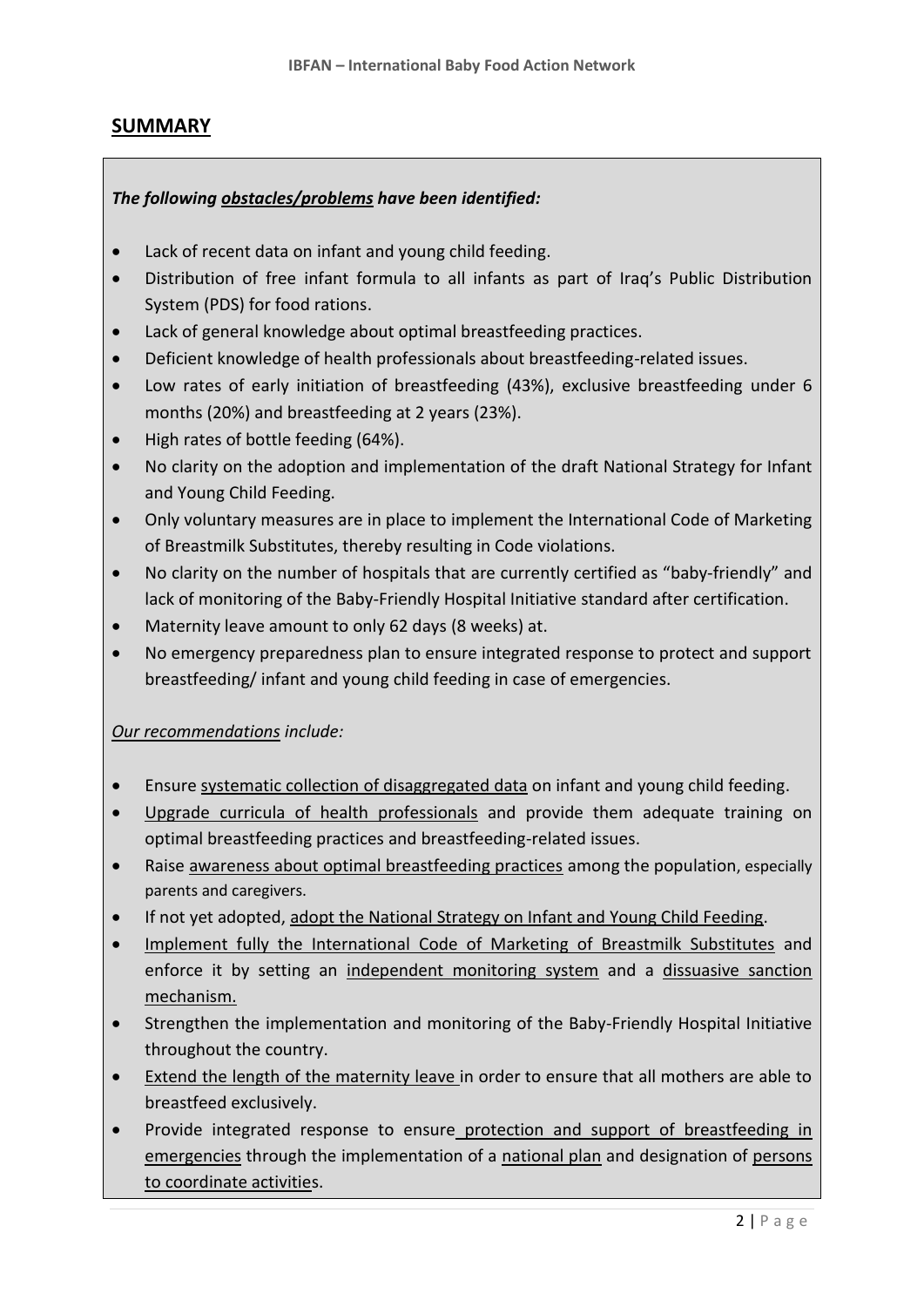#### **1. General points concerning reporting to the CRC**

In 2015, the CRC Committee will review Iraq's combined  $2^{nd}$  to  $4^{th}$  Periodic Report.

At the last review in 1998 (session 19), in its [Concluding Observations,](http://tbinternet.ohchr.org/_layouts/treatybodyexternal/Download.aspx?symbolno=CRC%2fC%2f15%2fAdd.94&Lang=en) the Committee referred explicitly to breastfeeding. In paragraph 22, the Committee noted that *"the deteriorating health situation of children, particularly the high and increasing infant and child mortality rates and serious long-term malnutrition, aggravated by poor breastfeeding practices and common childhood diseases"*.

Therefore, it urged Iraq "*to develop comprehensive policies and programmes to promote and improve breastfeeding practices" and "to prevent and combat malnutrition, especially in vulnerable and disadvantaged groups of children"* (paragraph 12).

The CRC Committee also recommended that "*the system of data collection be reviewed with a view to incorporating all the areas covered by the Convention"* (paragraph 12).

#### **2. General situation concerning breastfeeding in Iraq**

#### *General data<sup>1</sup>*

**.** 

|                                                        | 2011     | 2012   | 2013 |
|--------------------------------------------------------|----------|--------|------|
| Annual number of birth, crude (thousands) <sup>2</sup> |          | 1036.9 |      |
| Neonatal mortality rate (per 1,000 live births)        | 20       | 19     | 19   |
| Infant mortality rate (per 1,000 live births)          | 29       | 29     | 28   |
| Under-5 mortality rate                                 | 36       | 35     | 34   |
| (per 1,000 live births)                                |          |        |      |
| Maternal mortality ratio                               | $84^{3}$ | 84     | 67   |
| (per 100,000 live births) (adjusted)                   |          |        |      |
| Delivery care coverage (%):                            |          |        |      |
| Skilled attendant at birth                             | 91       |        |      |
| Institutional delivery                                 | 77       |        |      |
| C-section                                              | 22       |        |      |
| Stunting (under 5 years) <sup>4</sup>                  | 22.6     | 22.6   |      |

<sup>&</sup>lt;sup>1</sup> UNICEF, Childinfo, available at: **http://data.unicef.org/** 

<sup>&</sup>lt;sup>2</sup> UNICEF data, available at: [http://www.unicef.org/infobycountry/iraq\\_statistics.html](http://www.unicef.org/infobycountry/iraq_statistics.html)

 $3$  Data refers to the to the period 2008-2012. UNICEF data, available at: [http://www.unicef.org/infobycountry/iraq\\_statistics.html](http://www.unicef.org/infobycountry/iraq_statistics.html)<br><sup>4</sup> Data refers to the noried 2008-2012, UNICEE data, availa

Data refers to the period 2008-2012. UNICEF data, available at: [http://www.unicef.org/infobycountry/iraq\\_statistics.html](http://www.unicef.org/infobycountry/iraq_statistics.html)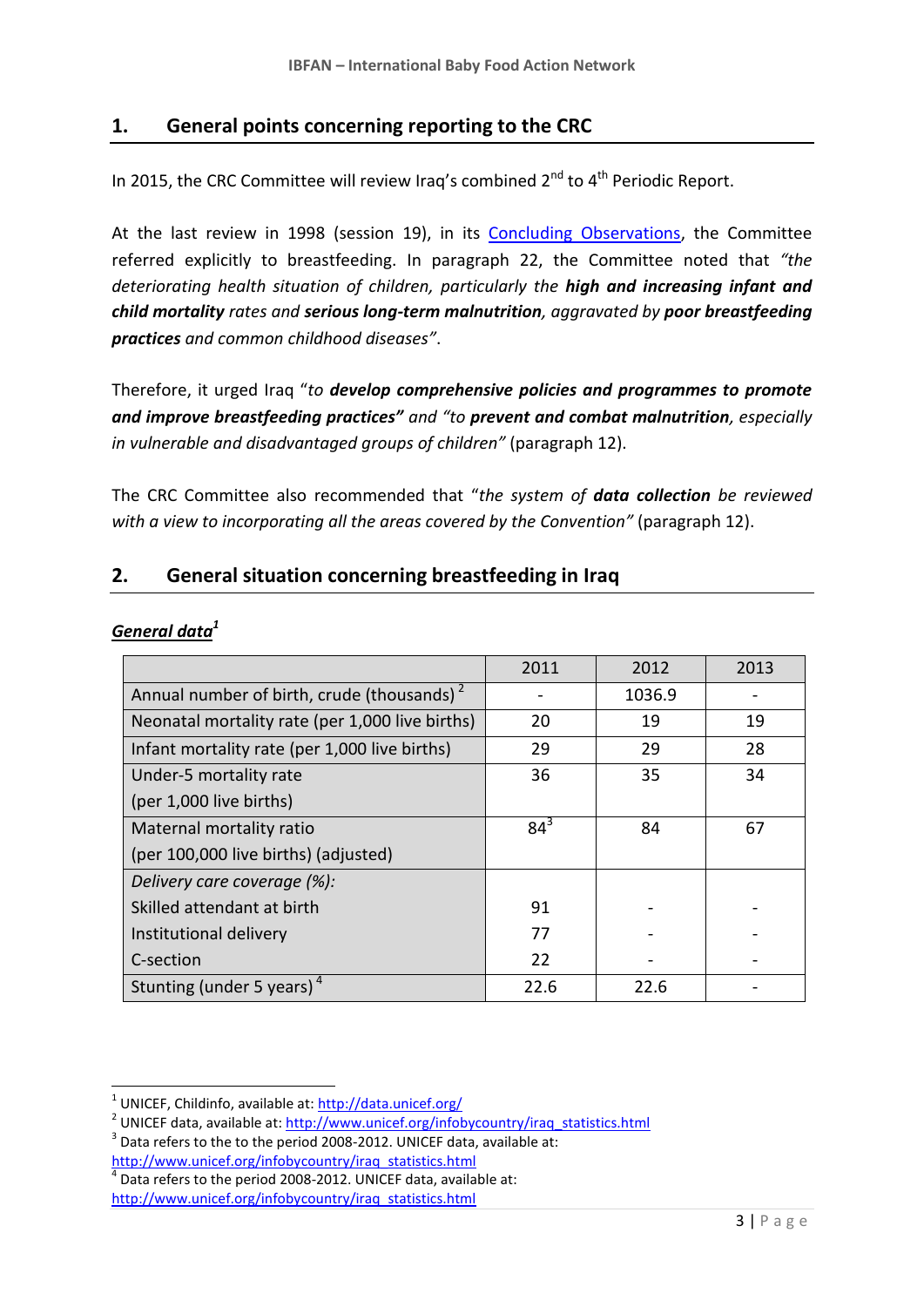|                                           | $2006^5$ | $2011^{6}$ | $2008 - 2012^7$ |
|-------------------------------------------|----------|------------|-----------------|
| Early initiation of breastfeeding         | 25.1%    | 43 %       | 42.8%           |
| (within one hour from birth)              |          |            |                 |
| Children exclusively breastfed            |          | 20 %       | 19.6%           |
| $(0-5$ months)                            |          |            |                 |
| Introduction of solid, semi-solid or soft | 51%      | 36 %       | 35.5 %          |
| foods (6-8 months)                        |          |            |                 |
| Breastfeeding at age 2                    | 35.7%    | 23 %       | 22.7 %          |

#### *Breastfeeding data*

As a preliminary remark, we would like to stress the **lack of recent data** on infant and young child feeding.

#### *Early initiation of breastfeeding*

The rate of early initiation of breastfeeding passed from 25.1% in 2006 to **43% in 2011.** While representing a significant increase, this rate remains largely insufficient to ensure a good start in life for all Iraqi babies. Indeed, this means that **almost 6 children out 10 are not receiving any breastmilk during their first hour of life**, even though delayed breastfeeding is proven to have a **negative impact on neonatal mortality**.

Mothers often **lack proper information** about the consequences of delayed initiation of breastfeeding. Indeed, according to a research carried out in Erbil city in 2010, only 17.5% of mothers knew that breastfeeding should be initiated during first hour after delivery.<sup>8</sup> This suggests that prenatal support of breastfeeding in maternity wards is deficient and that **health professionals have a lack of resources and capacity** to properly inform pregnant women about their nursing role.

#### *Exclusive breastfeeding under 6 months*

In 2011, **only 2 children out of 10** were exclusively breastfed during the first six months of their life (20%). This low rate can be mainly explained by a lack of appropriate knowledge about optimal infant and young child feeding practices. Indeed, the research conducted in

**.** 

 $5$  WHO, Infant and young child feeding data by country, 2006, available at: <http://www.who.int/nutrition/databases/infantfeeding/countries/irq.pdf?ua=1>

<sup>&</sup>lt;sup>6</sup> UNICEF, Childinfo, available at: **http://data.unicef.org/** 

<sup>&</sup>lt;sup>7</sup> UNICEF data, available at: [http://www.unicef.org/infobycountry/iraq\\_statistics.html](http://www.unicef.org/infobycountry/iraq_statistics.html)

<sup>8</sup> Dr. Sawsan I.I. AL-Azzawi, Dr. kareema A. Hussin, Dr. Norhan Z. Shaker, *Assessment of Breastfeeding knowledge among Mothers in Erbil City,* Zanco J. Med. Sci., (Special issue 2), 2010, available at: [http://zjms](http://zjms-hmu.org/files/articles/260211032445.pdf)[hmu.org/files/articles/260211032445.pdf](http://zjms-hmu.org/files/articles/260211032445.pdf)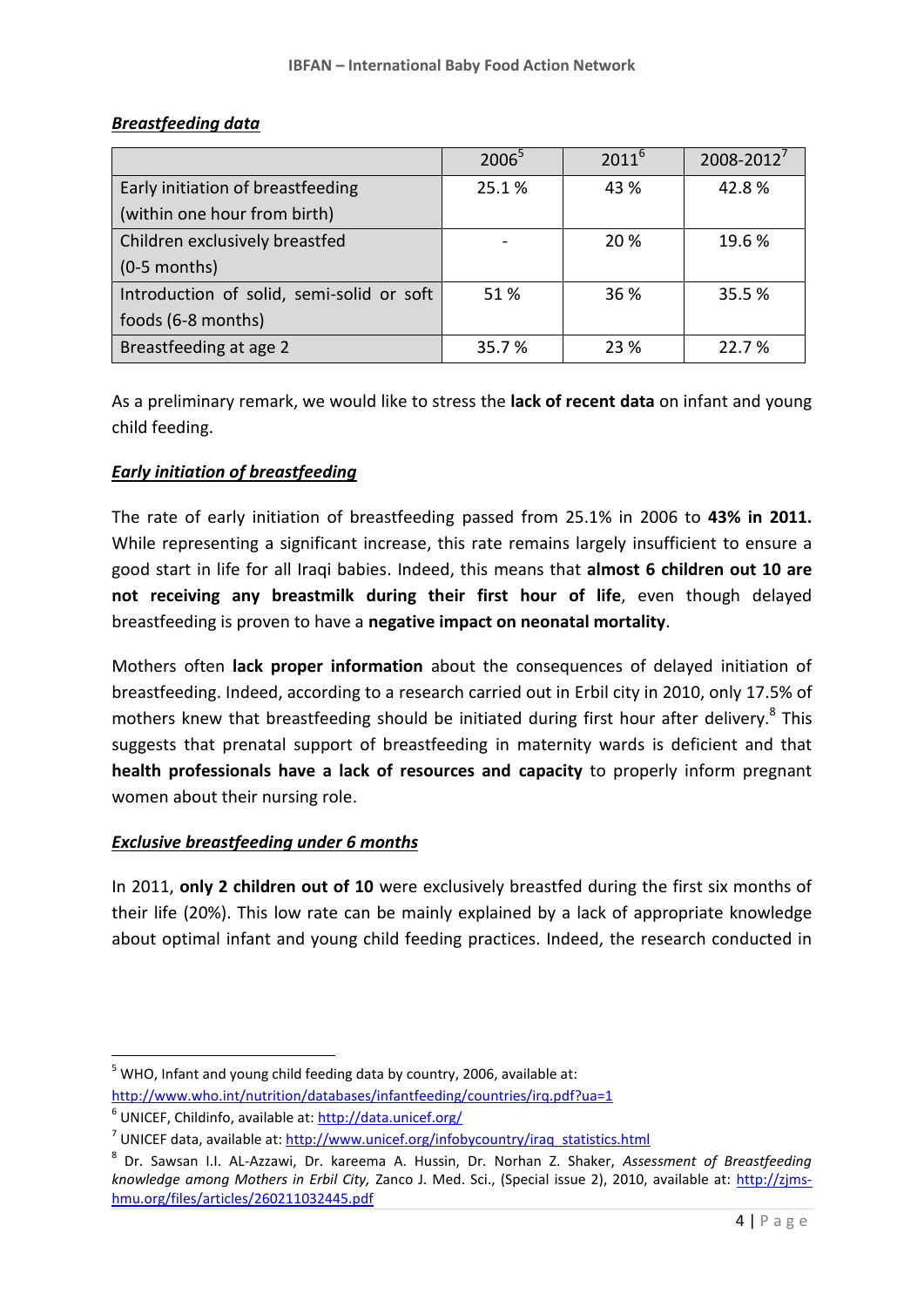# 2010 in Erbil shows that **41.1% of mothers don't know that children under the age of 6 months need exclusive breastfeeding**. 9

The research also highlighted that there was a positive relation between mothers' knowledge on breastfeeding and their age and education level.<sup>10</sup> By contrast, the area of belonging (rural or urban) does not influence significantly the rate of exclusive breastfeeding under the age of 6 months although the rate exclusive breastfeeding under 6 months is slightly lower in urban areas than in rural areas. <sup>11</sup>

#### *Continued breastfeeding at 2 years*

In 2011, only 23% of children were breastfed until 2 years of age, despite the official recommendation of WHO on continued breastfeeding and the fact that, being Muslim, most of mothers knew that child needed continued breastfeeding until 2 years of age, as this is mentioned in the Quran.

#### *Bottle feeding*

According to an article published by ENN on the final report of a research commissioned by Caritas Austria and Cordaid Netherlands**<sup>12</sup>, bottle feeding is particularly common in Northern Iraq**. Indeed, in 2003, **64% of children in Northern Iraq were bottle-fed**, ranging from 51% (0-2 months) to 69% (9-11 months).<sup>13</sup> These data reveal a 25-30% increase since August 1996.<sup>14</sup> It is to be noted that the consequences of such a feeding pattern are often aggravated by **the use of impure water**.

Significantly, in 2003, in the Erbil governorate, **44.7% of severely malnourished cases were children below the age of 6 months, of whom none were exclusively breastfed**, nearly onethird (30.7%) of the infants were exclusively bottle-fed and 69.3% received mixed feeding (bottle and breastfeeding).  $15$ 

Globally, Iraq shows **low rates of breastfeeding**. This statement has to be put in relation with the Iraqi policy of **distributing infant formula free to all infants as part of Iraq's Public Distribution System** (PDS) for food rations, which may negatively influence parents' choice

**.** 

[http://www.childinfo.org/files/MICS4\\_Iraq\\_PreliminaryReport\\_Eng.pdf](http://www.childinfo.org/files/MICS4_Iraq_PreliminaryReport_Eng.pdf)

<sup>9</sup> Dr. Sawsan I.I. AL-Azzawi, Dr. Kareema, A. Hussin, Dr. Norhan Z. Shaker, *Assessment of Breastfeeding knowledge among Mothers in Erbil City,* Zanco J. Med. Sci., (Special issue 2), 2010, available at: [http://zjms](http://zjms-hmu.org/files/articles/260211032445.pdf)[hmu.org/files/articles/260211032445.pdf](http://zjms-hmu.org/files/articles/260211032445.pdf)

 $\overline{10}$  Idem.

<sup>&</sup>lt;sup>11</sup> Central Statistic organization, Kurdistan Regional Statistics Office (KRSO), Ministry of Health, UNICEF, Iraq Multiple Indicator Cluster Survey 2011, Preliminary Report, April 2012, available at:

<sup>&</sup>lt;sup>12</sup> Final Report, Nutrition/Mother and Child Health Consultancy in Northern Iraq, 19/6 - 12/7/2003, Dr. Veronika Scherbaum, on behalf of Caritas Austria and Cordaid Netherlands.

<sup>&</sup>lt;sup>13</sup> ENN, "Infant Formula Distribution in Northern Iraq", available at[: http://www.ennonline.net/fex/20/infant](http://www.ennonline.net/fex/20/infant)

<sup>&</sup>lt;sup>14</sup> ENN, "Infant Formula Distribution in Northern Iraq", available at[: http://www.ennonline.net/fex/20/infant](http://www.ennonline.net/fex/20/infant)

<sup>15</sup> ENN, "Infant Formula Distribution in Northern Iraq", available at[: http://www.ennonline.net/fex/20/infant](http://www.ennonline.net/fex/20/infant)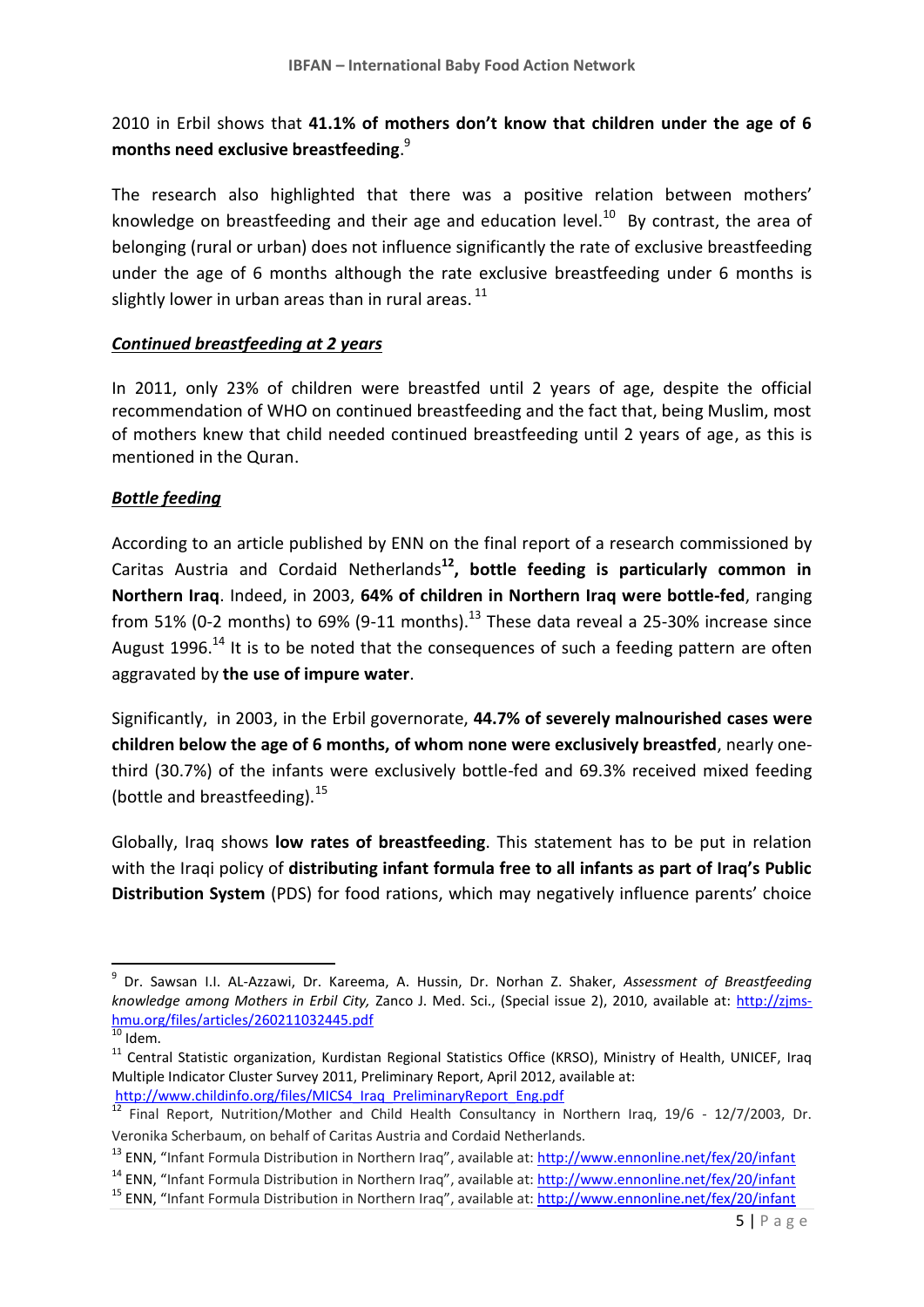about the feeding of their child.<sup>16</sup> Furthermore, **the instructions on the infant formula are written only in English and Arabic and not in Kurdish language**. This prevents many women from being correctly informed on the optimal infant and young child feeding practices, especially if we consider that 51% of the women in Northern Iraq are illiterate.<sup>17</sup>

In addition, **deficiencies in the ability of health care physicians** to deal with some practical problems related to breastfeeding have been highlighted.<sup>18</sup> **Medical school curricula and residency training do not adequately prepare physicians for their rule in breastfeeding promotion.<sup>19</sup>**

### **3. Government efforts to encourage breastfeeding**

#### *National Policies*

 $\overline{\phantom{a}}$ 

In August 2005, the draft of a **National Strategy for Infant and Young Child Feeding** was prepared. <sup>20</sup> The 2005 draft Strategy aimed at raising *"awareness of the main problems affecting infant and young child feeding"*, identifying approaches to solve such problems as well as outlining relevant technical directives.<sup>21</sup> However, it remains **unclear whether such a Strategy has been implemented**.

According to UNICEF, Iraq launched a **national nutrition strategy in 2012**, which set a 10 year plan and aimed at reviewing and updating relevant national policies and legislation.<sup>22</sup> Its development started in 2009 and was led by the National Food and Nutrition Committee within the Ministry of Health. Importantly, the strategy includes **the promotion of breastfeeding**. <sup>23</sup> Nevertheless, we regret that no other information on this strategy is available. Thus, it is **unknown whether this strategy has been implemented so far**.

<sup>&</sup>lt;sup>16</sup> UNICEF, Breastfeeding provides critical protection for Iraqi infants, Risks of Waterborne Diseases Rising in Iraq's Camps & Cities, 12 August 2007.

<sup>&</sup>lt;sup>17</sup> ENN, "Infant Formula Distribution in Northern Iraq", available at[: http://www.ennonline.net/fex/20/infant](http://www.ennonline.net/fex/20/infant)

<sup>&</sup>lt;sup>18</sup> AL-Zwaini E.J., Al-Haili S.J. and Al-Alousi T.M., Knowledge of Iraqi primary health care physicians about breastfeeding, Eastern Mediterranean Health Journal, Vol. 14, No. 2, 2008, available at: [http://applications.emro.who.int/emhj/1402/14\\_2\\_2008\\_0381\\_0388.pdf](http://applications.emro.who.int/emhj/1402/14_2_2008_0381_0388.pdf)

<sup>&</sup>lt;sup>19</sup> Al-Nassai H.H., Al-Ward N.J.A. and Al-Awqati N.A., Knowledge, attitudes and sources of information on breastfeeding among medical professionals ni Baghdad, Eastern Mediterranean Health Journal, Vol. 10, No. 6, 2004, available at[: http://applications.emro.who.int/emhj/1006/10\\_6\\_2004\\_871\\_878.pdf?ua=1](http://applications.emro.who.int/emhj/1006/10_6_2004_871_878.pdf?ua=1)

<sup>&</sup>lt;sup>20</sup> Ministry of Health – Iraq, National Strategy for Infant and Young Child Feeding, Draft, August 2005, available at: [http://www.basics.org/documents/Natl%20Strategy%20for%20IYCF\\_Iraq\\_Draft.pdf#search=%22iraq%22](http://www.basics.org/documents/Natl%20Strategy%20for%20IYCF_Iraq_Draft.pdf#search=%22iraq%22)  $^{21}$  Idem.

<sup>&</sup>lt;sup>22</sup> UNICEF, Media Centre, available at: [http://www.unicef.org/iraq/media\\_7424.html](http://www.unicef.org/iraq/media_7424.html)

<sup>&</sup>lt;sup>23</sup> [http://mawtani.al-shorfa.com/en\\_GB/articles/iii/features/iraqtoday/2012/05/09/feature-02](http://mawtani.al-shorfa.com/en_GB/articles/iii/features/iraqtoday/2012/05/09/feature-02)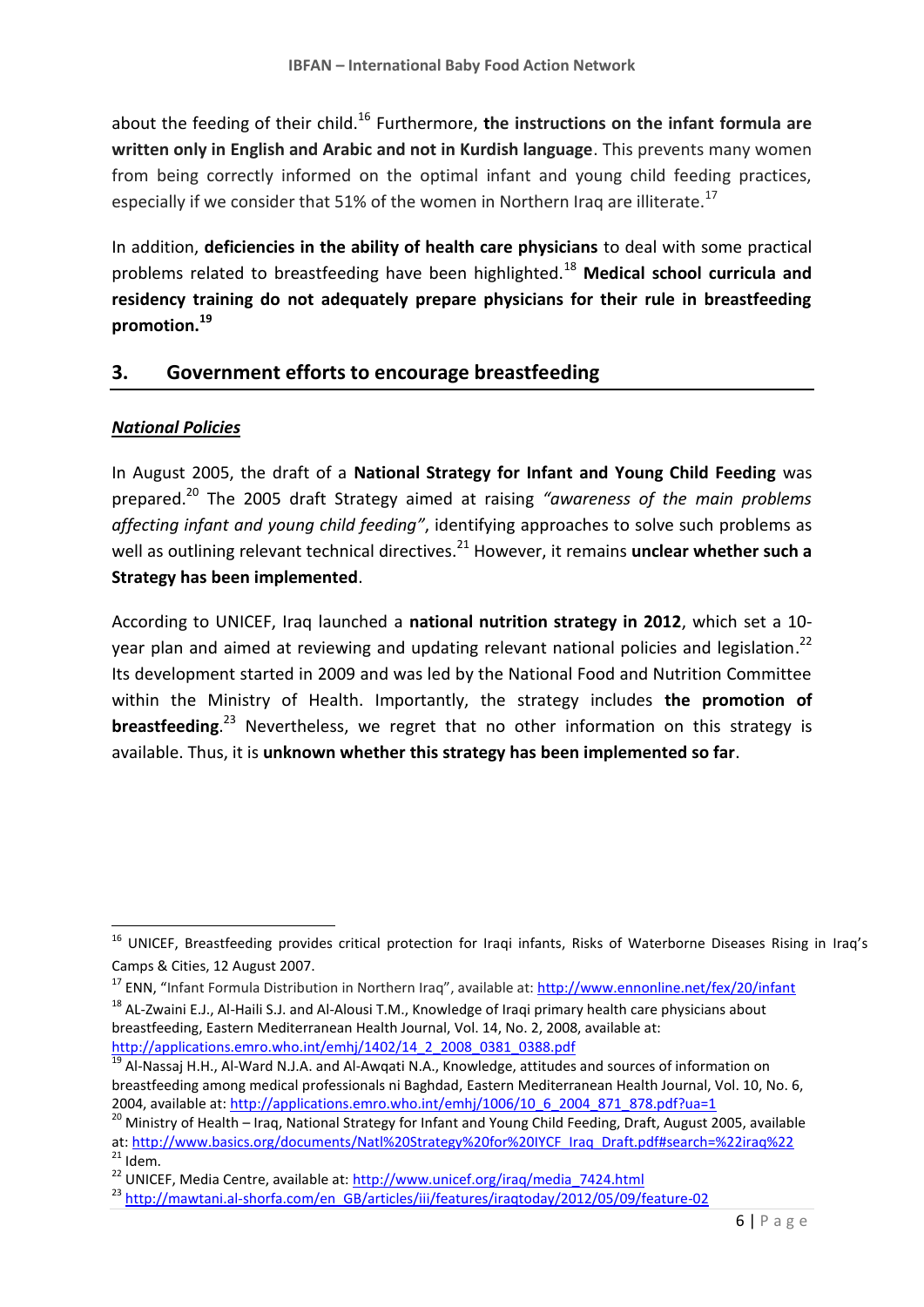# *The International Code of Marketing of Breastmilk Substitutes and its implementation in Iraq*

Iraq has only **voluntary provisions** implementing the International Code.<sup>24</sup> In April 2011, a **final draft of a law** implementing all or many provisions of the Code has been recommended and was awaiting approval. <sup>25</sup> To date, there is **no information available on the eventual adoption and implementation** of this law.

**Allegations of violation of the Code** have been recently made, with regard to Nestlé's conduct in Iraq. Indeed, allegedly, **Nestlé distributes infant formula milk to maternity wards and mothers of newborn babies**. <sup>26</sup> If proven, these activities would be constitutive of violations of the Code. To prevent any further violation, the Government of Iraq should then be encouraged to adopt the relevant legislative measures in order to fully implement the International Code and its subsequent relevant WHA resolutions.

# **4. Baby-Friendly Hospital Initiative (BFHI)**

For the period 2009-2010, there were **37 Baby-Friendly Hospitals out of 63 hospitals and maternities in the country (coverage rate: 59%)**. 27

More recent data on the implementation and enforcement of the BFHI are not available. Hence, there is **no clarity on the number of hospitals that are currently certified** as babyfriendly and whether those certified still respect the BFHI standards.

#### **5. Maternity protection for working women**

**.** 

Maternity protection is provided in Iraq through the Act No. 71 of 1987 promulgating the Labour Code, as amended with the Law No. 17 of 2000 from the Revolutionary Council introducing the second amendment and up to the Coalition Provisional Authority Order No.89. $^{28}$ 

[http://www.unicef.org/nutrition/files/State\\_of\\_the\\_Code\\_by\\_Country\\_April2011.pdf](http://www.unicef.org/nutrition/files/State_of_the_Code_by_Country_April2011.pdf) <sup>26</sup> AWAT, available at:<http://awatnews.com/2014/09/22/the-nestle-formula-scandal-in-iraq/>

[friendly\\_hospital\\_initiative\\_monitoring\\_data\\_update\\_and\\_discussion%2Ffile%2F79e415037abf6c5f21.pdf&ei=](https://www.google.ch/url?sa=t&rct=j&q=&esrc=s&source=web&cd=1&cad=rja&uact=8&ved=0CC4QFjAA&url=http%3A%2F%2Fwww.researchgate.net%2Fpublication%2F230617756_Global_baby-friendly_hospital_initiative_monitoring_data_update_and_discussion%2Ffile%2F79e415037abf6c5f21.pdf&ei=HGkpU4m0B8WGywPPtoH4Bg&usg=AFQjCNGp83uM79JmdQTYHnM5_V0I14kqGQ&bvm=bv.62922401,d.bGQ) [HGkpU4m0B8WGywPPtoH4Bg&usg=AFQjCNGp83uM79JmdQTYHnM5\\_V0I14kqGQ&bvm=bv.62922401,d.bGQ](https://www.google.ch/url?sa=t&rct=j&q=&esrc=s&source=web&cd=1&cad=rja&uact=8&ved=0CC4QFjAA&url=http%3A%2F%2Fwww.researchgate.net%2Fpublication%2F230617756_Global_baby-friendly_hospital_initiative_monitoring_data_update_and_discussion%2Ffile%2F79e415037abf6c5f21.pdf&ei=HGkpU4m0B8WGywPPtoH4Bg&usg=AFQjCNGp83uM79JmdQTYHnM5_V0I14kqGQ&bvm=bv.62922401,d.bGQ) 28 ILO, ILO Working Conditions Laws Database, available at:

<sup>&</sup>lt;sup>24</sup> WHO. Countrv implementation of the International Code of Marketing of Breast-Milk Substitutes, Status Report 2011, available at: [http://apps.who.int/iris/bitstream/10665/85621/1/9789241505987\\_eng.pdf](http://apps.who.int/iris/bitstream/10665/85621/1/9789241505987_eng.pdf)

<sup>&</sup>lt;sup>25</sup> UNICEF, National Implementation of the International Code of Marketing of Breastmilk Substitutes (April 2011), available at:

<sup>&</sup>lt;sup>27</sup> Labbok M. H., 2012, "Global Baby-Friendly Hospital Initiative Monitoring Data: Update and Discussion", Breastfeeding medicine, 7 (4):210-222. Available at:

[https://www.google.ch/url?sa=t&rct=j&q=&esrc=s&source=web&cd=1&cad=rja&uact=8&ved=0CC4QFjAA&url](https://www.google.ch/url?sa=t&rct=j&q=&esrc=s&source=web&cd=1&cad=rja&uact=8&ved=0CC4QFjAA&url=http%3A%2F%2Fwww.researchgate.net%2Fpublication%2F230617756_Global_baby-friendly_hospital_initiative_monitoring_data_update_and_discussion%2Ffile%2F79e415037abf6c5f21.pdf&ei=HGkpU4m0B8WGywPPtoH4Bg&usg=AFQjCNGp83uM79JmdQTYHnM5_V0I14kqGQ&bvm=bv.62922401,d.bGQ) [=http%3A%2F%2Fwww.researchgate.net%2Fpublication%2F230617756\\_Global\\_baby-](https://www.google.ch/url?sa=t&rct=j&q=&esrc=s&source=web&cd=1&cad=rja&uact=8&ved=0CC4QFjAA&url=http%3A%2F%2Fwww.researchgate.net%2Fpublication%2F230617756_Global_baby-friendly_hospital_initiative_monitoring_data_update_and_discussion%2Ffile%2F79e415037abf6c5f21.pdf&ei=HGkpU4m0B8WGywPPtoH4Bg&usg=AFQjCNGp83uM79JmdQTYHnM5_V0I14kqGQ&bvm=bv.62922401,d.bGQ)

[http://www.ilo.org/dyn/travail/travmain.sectionReport1?p\\_lang=en&p\\_countries=IQ&p\\_sc\\_id=2000&p\\_year=](http://www.ilo.org/dyn/travail/travmain.sectionReport1?p_lang=en&p_countries=IQ&p_sc_id=2000&p_year=2011&p_structure=3) [2011&p\\_structure=3](http://www.ilo.org/dyn/travail/travmain.sectionReport1?p_lang=en&p_countries=IQ&p_sc_id=2000&p_year=2011&p_structure=3)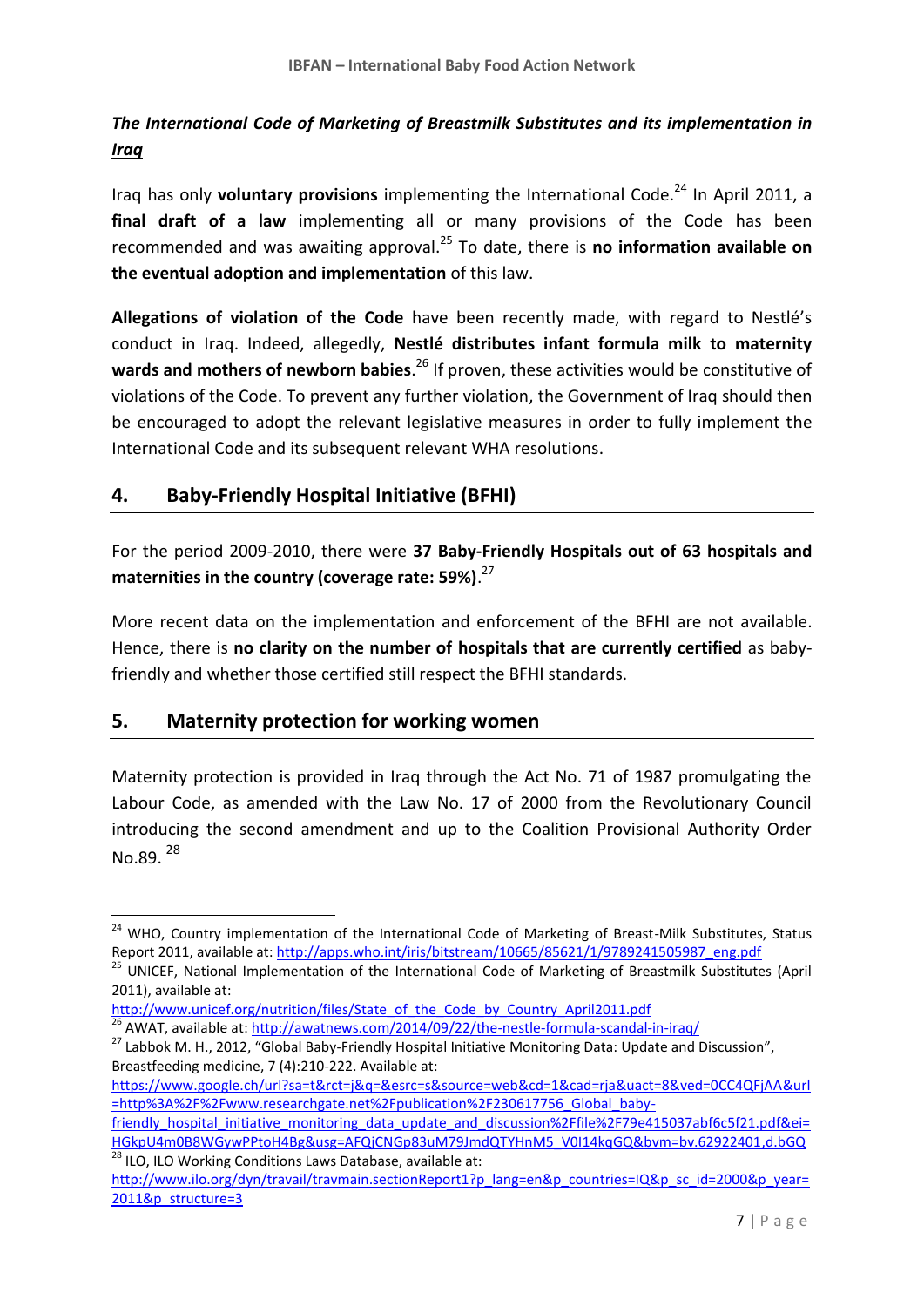The provisions apply to all workers employed in the private, mixed and co-operative sectors. However, they do not apply to women who are engaged in a family enterprise in which only family members work and which is under the authority and supervision of the woman's spouse, father, mother or brother.

#### *Maternity leave*

Duration: Every women worker is entitled to a maternity leave of **only 62 days at full pay**.

A pregnant worker may, upon the presentation of a medical certificate from the competent service, begin the above-mentioned leave 30 days before the projected date of confinement and may take the remaining days after confinement. The competent medical service may extend the period of leave for up to 9 months in the case of a difficult childbirth, the birth or more than one child, or the appearance of complications before or after confinement. **Days which exceed the length of the leave shall be counted as unpaid leave.**

Benefits: **100% of the salary** is paid during the leave by the employer.

Unpaid leave: A working mother may, with the consent of her employer, take a special unpaid maternity leave for a period of up to 1 year in order to take care of her child, until the child is 1 year of age.

#### *Breastfeeding breaks*

 $\overline{\phantom{a}}$ 

Nursing mothers shall have a **nursing break of up to 1 hour during working hours**; the nursing break count as an hour of work.

#### **6. HIV and infant feeding**

Th**e** 2005 draft National Strategy for Infant and Young Child Feeding took into account the necessity of addressing infant and young child feeding in difficult situations, especially HIV and infant feeding. It acknowledged the urgency of integrating HIV and infant feeding information provision, prevention, and treatment into all levels and sectors of the society (paragraph 44). <sup>29</sup> It especially provided the setting up of **centers and support structures for mothers**, since all HIV-infected mothers should receive counseling on the risks and benefits of the various infant feeding options. The **training of health workers** is specifically envisaged.<sup>30</sup> Nevertheless, as already mentioned, **it is not clear whether this draft strategy has been implemented.** 

<sup>&</sup>lt;sup>29</sup> Ministry of Health – Iraq, National Strategy for Infant and Young Child Feeding, Draft, August 2005, available at: [http://www.basics.org/documents/Natl%20Strategy%20for%20IYCF\\_Iraq\\_Draft.pdf#search=%22iraq%22](http://www.basics.org/documents/Natl%20Strategy%20for%20IYCF_Iraq_Draft.pdf#search=%22iraq%22)  $30$  Idem.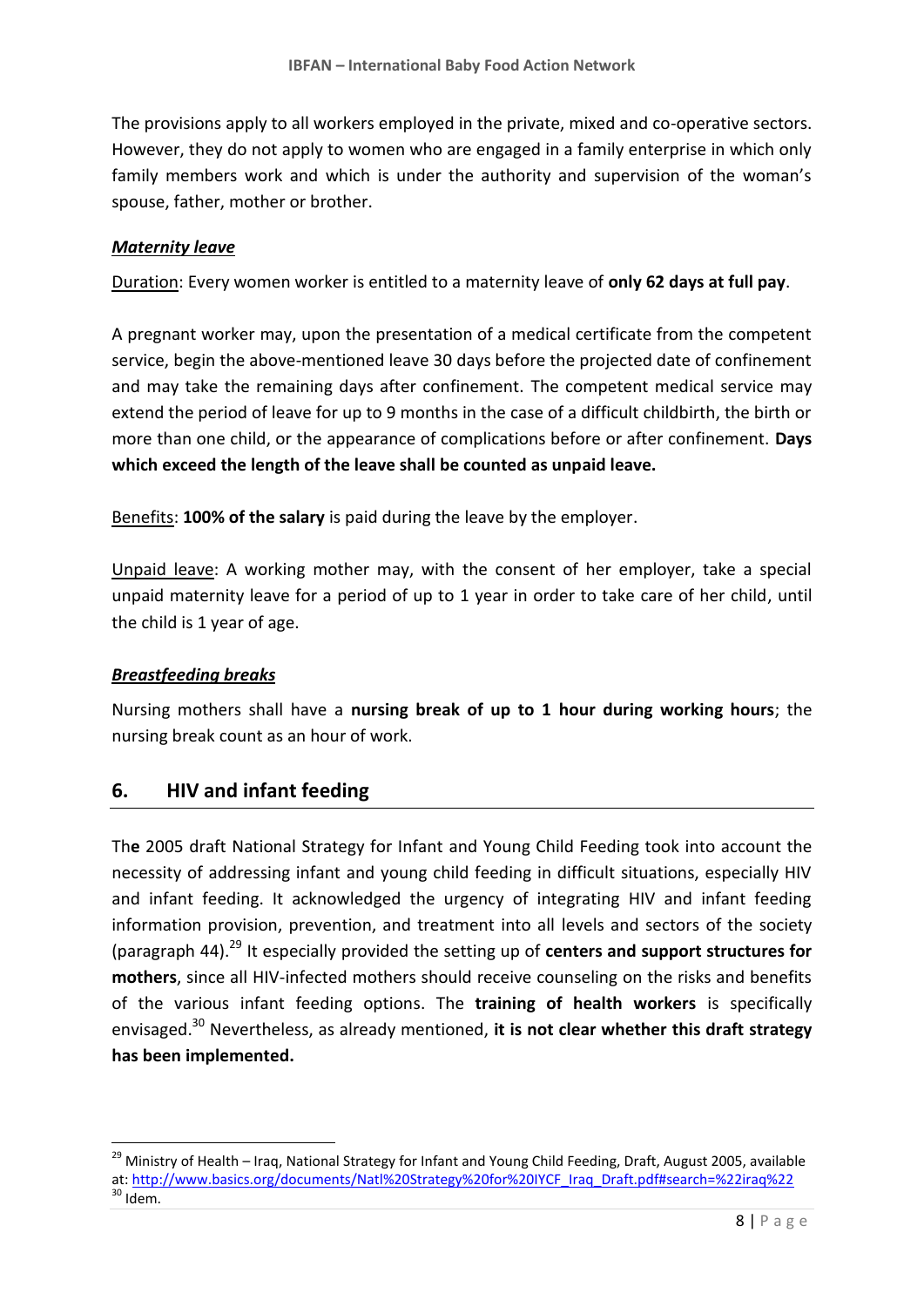# **7. Infant feeding in emergencies (IFE)**

Currently, there is **no information available on any emergency preparedness plan** to ensure integrated response in order to protect and support breastfeeding in case of emergencies in Iraq.